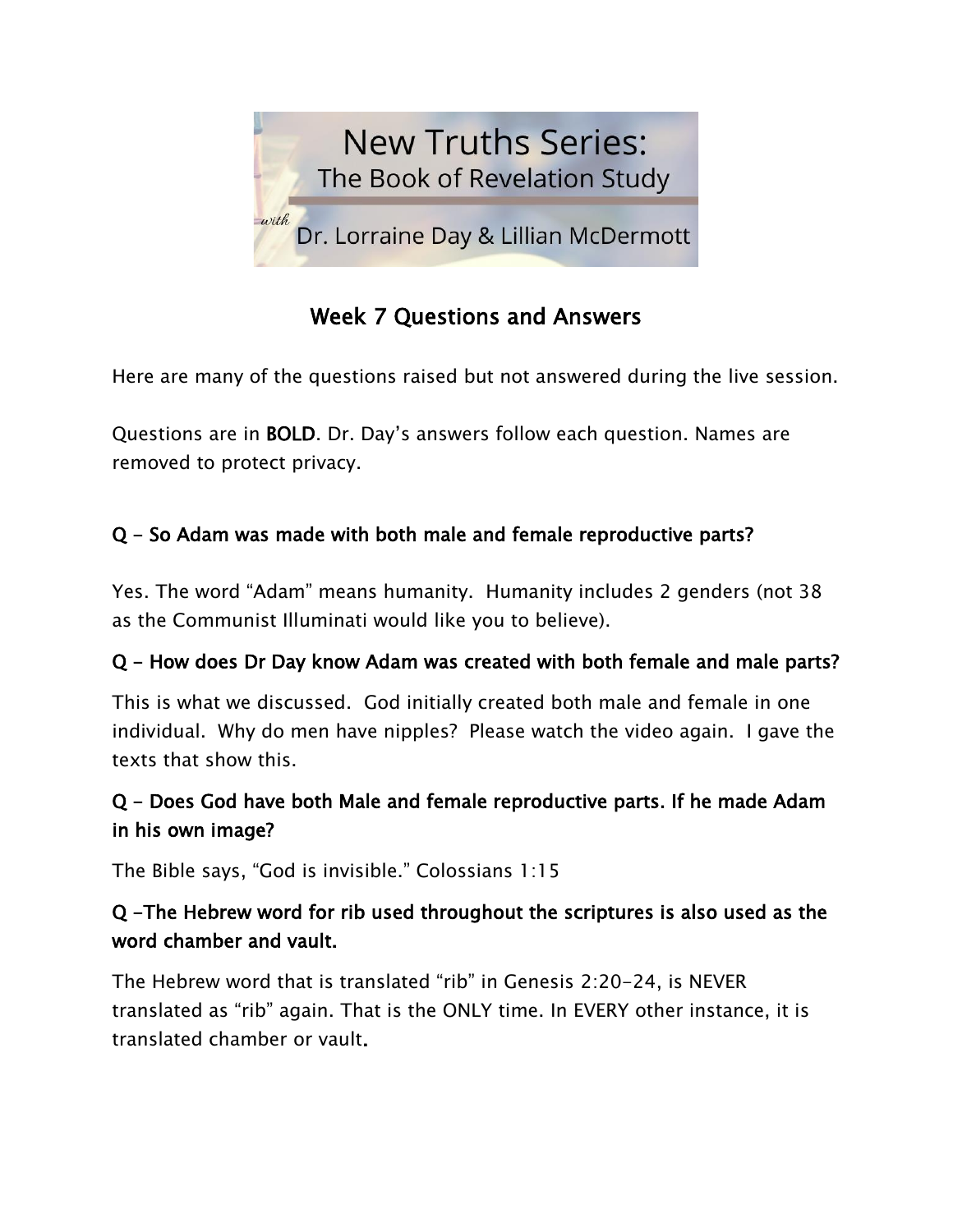## Q - Why would the Illuminati kill 6 billion because inadvertently many of their own will die?

No, "many of their own" will NOT die. They are not stupid. They only want to kill Gentiles.

## Q - And the earth will be ravaged and they won't get their products and services.

They plan to keep 500 million slaves alive to serve them. Go to this link and read about the Georgia Guidestones:

http://earthpurification.blogspot.com/2009/12/radio-liberty-georgiaguidestones.html

### Q - So why would they do something that destroys their lifestyle.

They will NOT "destroy their lifestyle." Eventually GOD will "destroy their lifestyle."

## Q - Matthew 10:28 Do not fear those who kill the body but are powerless to kill the soul. Rather, fear him who can destroy both soul and body in Gei-Hinnom. (I looked up Gei-Hinnom is hell) will you please explain to me what this word means)?

Here is the Bible study that explains it all. But you will have to study it carefully. The title is: "Was the Doctrine of Hell manufactured by Theologians?" and here is the link: https://www.goodnewsaboutgod.com/studies/hellfire2.htm

And this one: If there is no Hell, Why Did Jesus Use the Word Gehenna when He knew it was associated with Burning?

https://www.goodnewsaboutgod.com/studies/spiritual/home\_study/gehenna.h tm

### Q - Dr Day, you mentioned that God talks to everyone all the time. Do you think that each person has to make a conscious decision whether they believe in him or there are some that really don't know before they leave this world?

I'm not sure I understand your question. I have said repeatedly that those who don't believe in God at the time they die will be back for the Judgment. And AFTER the Judgment they will have to reap what they have sown which will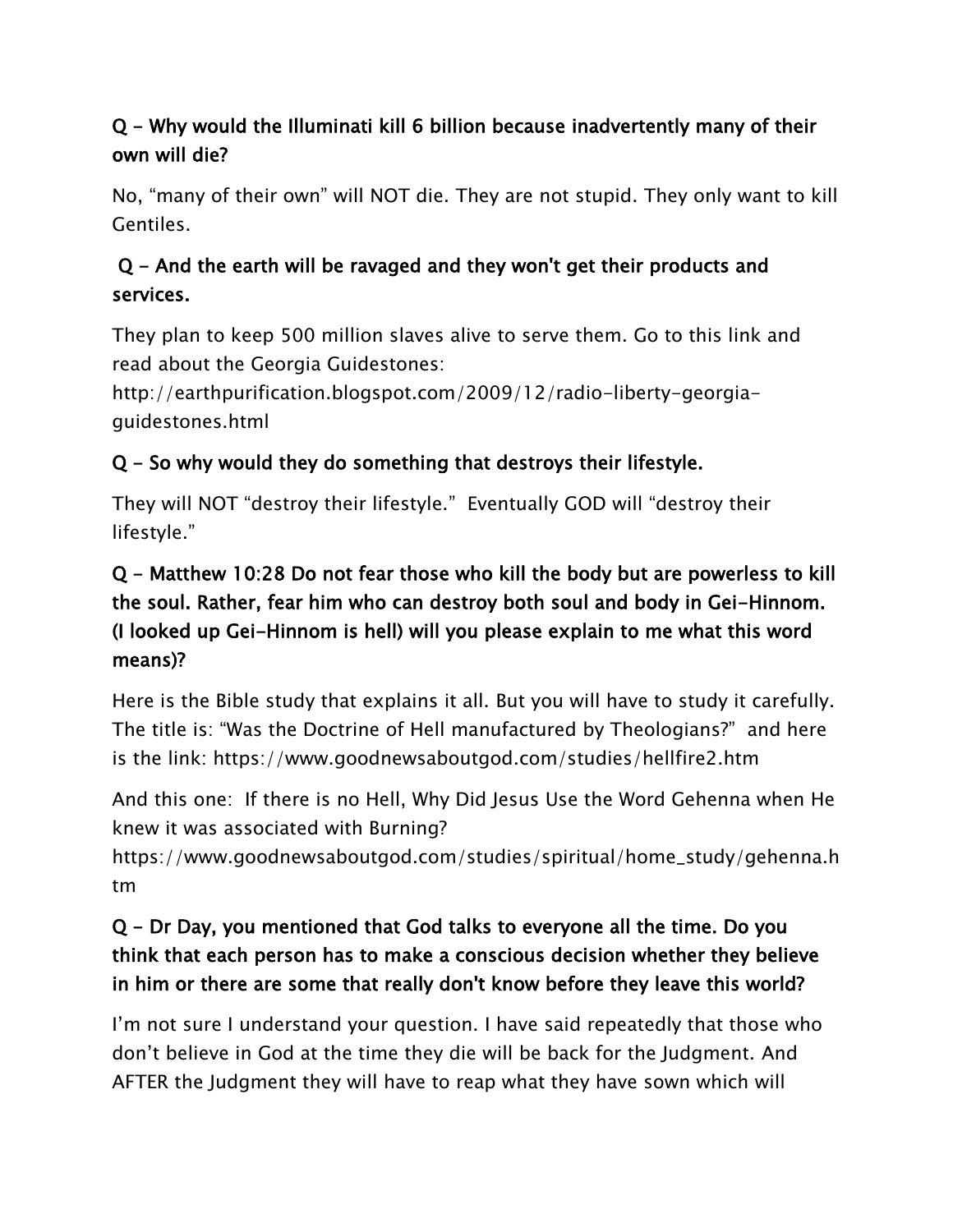include going through all the things necessary to finally realize they need Jesus Christ to run their life.

### Q - I know the 10 commandments but what are Gods laws and decrees so I can follow them?

God's Commandments are in Exodus 20 and Deuteronomy 5. God's decrees are given all through the Bible. That's why YOU have to study the Bible.

### Q - Where could I show someone the evidence that the feasts were done away with?

I have a whole chapter on that subject in my book, "Who Started the Organized Church? It Wasn't God!" Here is the link to information about that book: https://www.drday.com/#organized

### Q - I missed the answer on why men have nipples. What was and is the reason? thank you.

You can watch it again on the video.

## Q - In Revelation 2:9 it says "I know the blasphemy of them which say they are Jews, and are not, but are the synagogue of Satan". Is this referring to the Khazar Jews or should it be interpreted as Judeans (Christians), in other words those that say they are Christians but are not.

It's talking about Judeans (who were Christians): But it's talking about the apostate Christians, those who were Christians in name only. The Bible says "They have a form of godliness, without any power." 2 Timothy 3:5 The word "Jew" is not in the Bible.

## Q - What is your theory on the Feast? For instance, today is Yom Kippur, and in the reading for Yom Kippur, (Leviticus 16:1-34) it says; " For on this day, it shall be a day of atonement," and " It shall be a Shabbat of solemn rest to you. This is a statue, you shall keep forever" Thank-you

As I discussed in some detail tonight, the word "forever" is NOT in the Bible. The word is "eon" which is a period of time with a beginning and an end, the period of time is designated by God. The feasts ended with the crucifixion of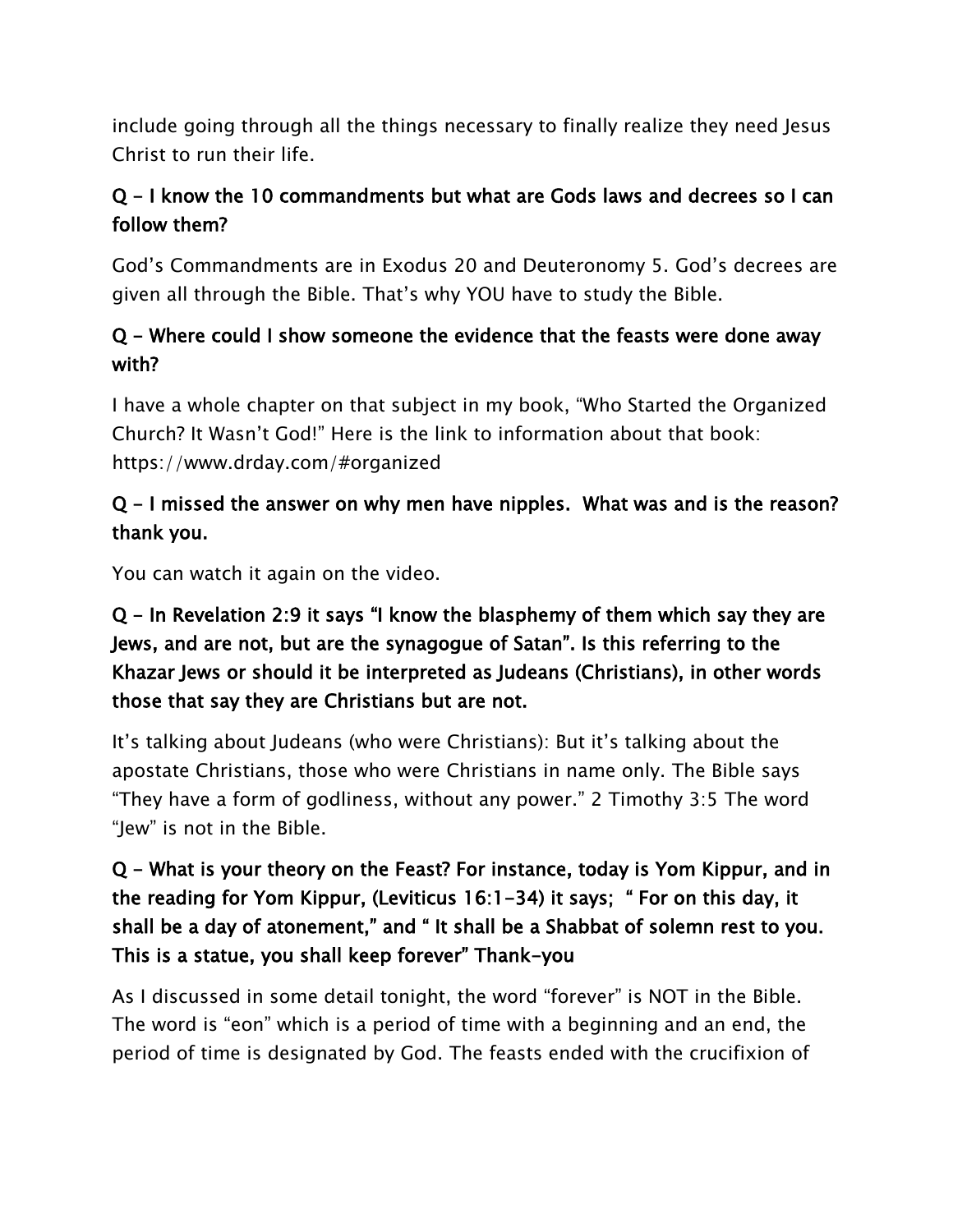Christ, because ALL the feasts looked forward to the coming of the Messiah, the Savior of the world. The feasts (ordinances) were "done away with at the cross."

"Blotting out the handwriting of ordinances that was against us, which was contrary to us, and took it out of the way, nailing it to his cross;" Colossians 2:14

 Q - I always believed in a Pre-Wrath Rapture (meaning Raptured at Jesus's 2nd coming right before God's Wrath or the Day of the Lord) but I believe that you are teaching that we will go through God's Wrath and be raptured Post Tribulation. Is that correct? If so, when are true Christians sealed? Are we protected during the wrath of the Antichrist and during the plagues or God's Wrath?

Those are the exact things we discussed last Monday, and the Monday before that. Please re-watch those videos.

### Q - I am confused on your stance on Climate Change,

There is no "Climate Change." That is a hoax to bring in the New World Order, just like the FAKE Corona Virus scamdemic is.

#### Q - But things don't have enough oxygen, etc. Is it not a climate thing?

I don't understand your question.

#### Q - Who is controlling the weather, who is behind it?

The same group that is behind everything else: the Satanic Illuminati.

#### Q - Can we preorder your new book Dr Day?

No, we have no mechanism on the website for that. When it is available, it will be posted on the home page of both of my websites.

### Q - If I understand what you are saying, Dr. Day, the military are the indirect murderers of people

The military has only ONE purpose: to KILL people. Can you tell me any other purpose for the military?

### Q - Are the chat questions and responses available after each lesson?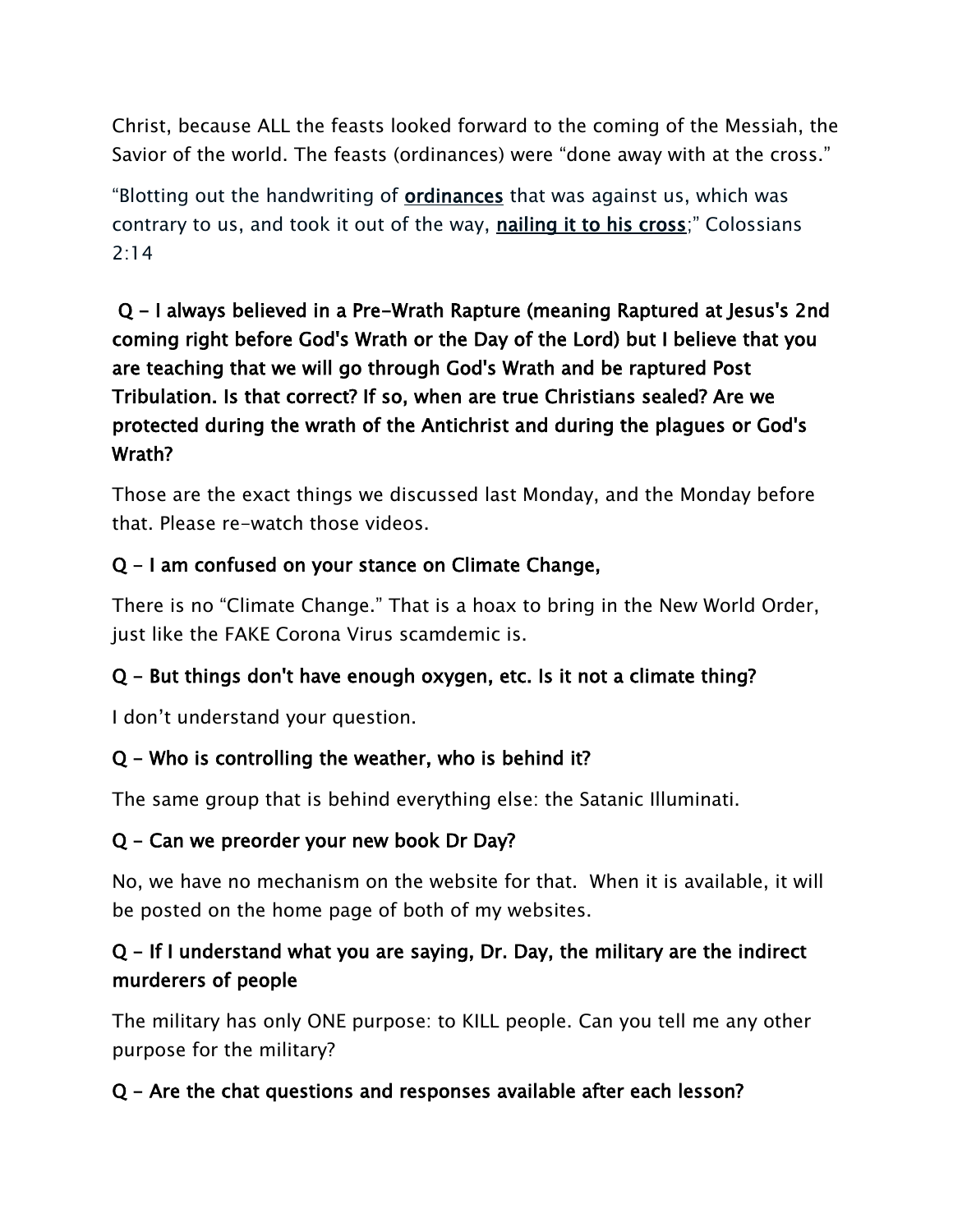Yes, and I understand they are posted also with the video of each lesson.

## Q - Dr Day, you brought up the Alien thing. Are Aliens real? Are they demons? You wrote an article on your website about an underground area but is there such things as true Aliens?

If you are asking if there are really Aliens from another planet that come to our planet, the answer is NO. If you are asking if demons can impersonate aliens as well as regular human beings: the answer is Yes.

### Q - The project blue beam, that is the fake rapture......

With the technical abilities of Project Bluebeam, they ARE able to fake a "secret rapture."

## Q - Will they take ANY body or ppl need to be willing to be "taken" in this fake rapture?

They will take anyone they want, but they won't be going to heaven. Who knows what they will do with them, maybe even drop them in the middle of the ocean.

## Q - I would like to explain to my 15 yr old son about the eons by creating a visual time line with the eons on it (very simple and visual), here is my question and please bring corrections where needed: So the 4th eon is the Millennium (?) and in that eon, the earth will rest for 1000 years, and satan and his angels will be on earth (??) - what will they be doing?; and at the end of this millennium, what should be the condition of the earth-will it be cleaned and healthy? And so the next thing (5th eon), the wicked will be resurrected- will they reap what they sowed on a clean and healthy earth? Thank you Thank you than you!!!

1<sup>st</sup> eon: From the time the EARTH was first created (we don't know when that was) until Satan destroyed it, and the time that God re-created the earth and created humanity.

2nd eon: From the creation of humanity – until the flood (that occurred approximately 1500 years after creation).

 $3<sup>rd</sup>$  eon: From the flood until the time of Jesus  $2<sup>nd</sup>$  coming - a period of approximately 4500 years. This is the eon we are now living in. Jesus will come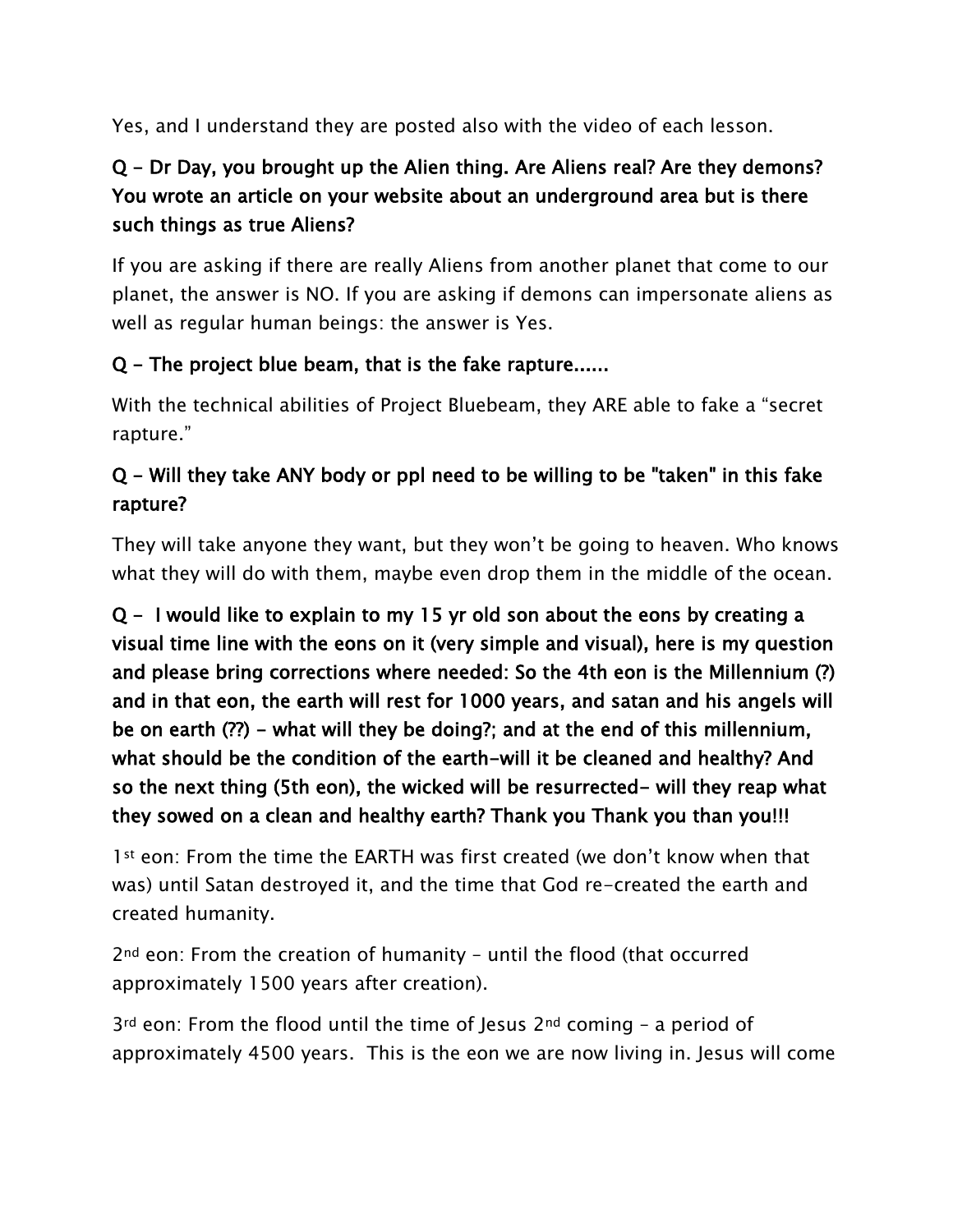when the earth is approximately 6,000 years old. (But we don't know the day or the hour.)

4th eon: The millennium eon. No human beings will be alive. The righteous dead will have been resurrected at the Second coming, and along with those righteous who were still alive, will go to heaven with Jesus. The Unsaved will all die in the great earthquake and fire that accompanies Jesus Second Coming. The only ones alive on earth will be Satan and his evil angels, who will be forced to live in the mess they caused.

What will they be doing? I don't know, but it won't be pleasant for them.

At the end of the 4th eon, the Unsaved will be resurrected for the Judgment. (That is called the Second Resurrection.) Then the 5th (and final) eon will begin during which the unsaved will reap what they have sown. Then, when everyone has finally recognized their need for Jesus Christ to run their life, we will all enter Eternity.

The Bible doesn't specifically say, but the earth will have to be re-created to some degree for the 5th eon (because of the massive fires and earthquake at the Second coming) just so people can live on it. But it probably will not be totally re-created in its full glory until we begin eternity (after everyone has been saved.)

#### Q - During this time - Plagues will Christians still be living?

Yes.

Q - Miss Day, I've watched several videos about aliens, for instance, there have been many scientists that say they were in a helicopter or scuba diving, in the ocean and claimed to see large hole, that they think creatures live in. Do you have any comments on this?

You can see my answer in one of the previous questions.

### Q - Is Covid one of the plagues?

No.

### Q - What does that mean "shut down"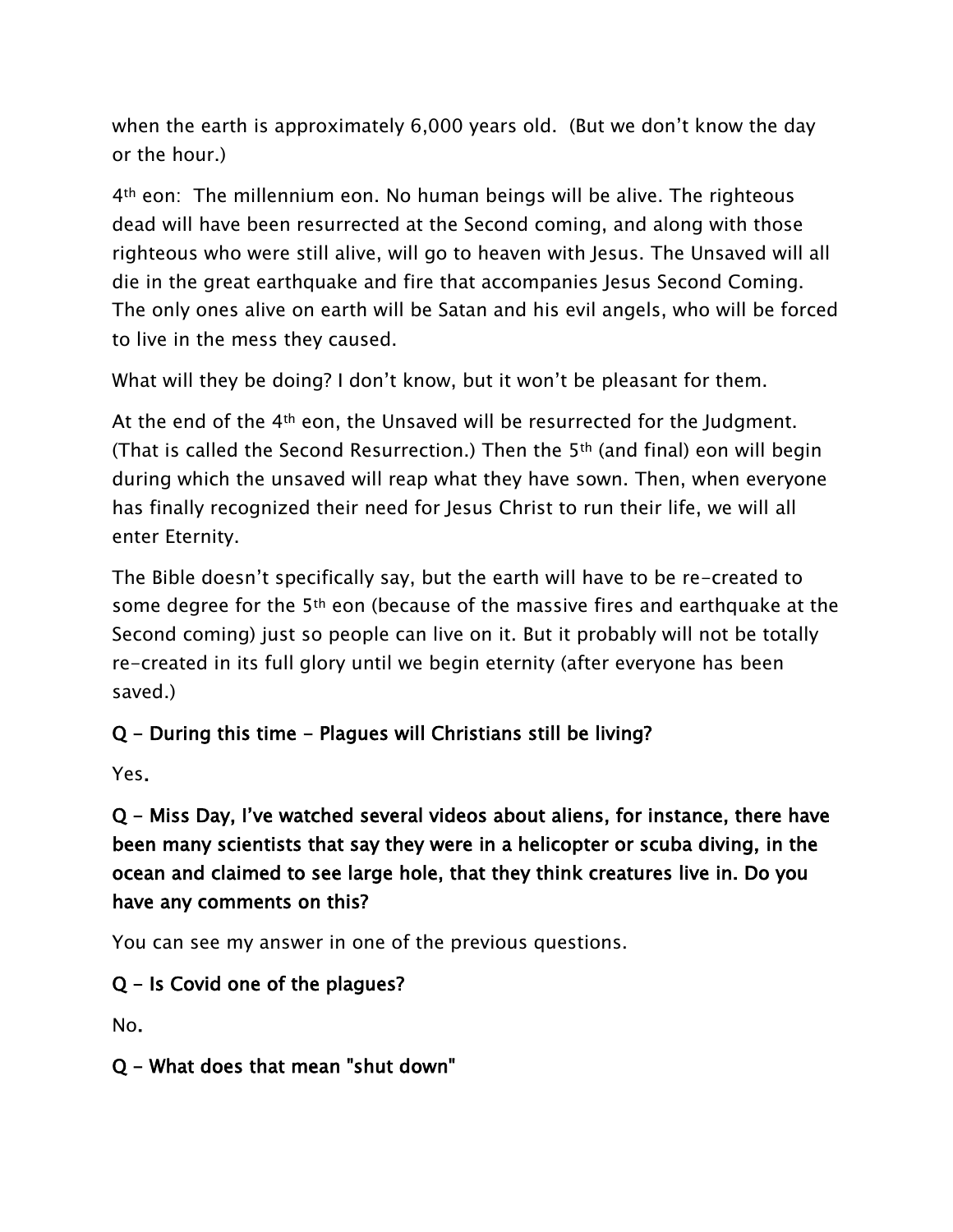I don't understand your question. Please be more specific.

### Q - Dr Day, what does that mean to patent or not? You are saying that this is bioterrorism?

Please re-watch the video.

### Q - Are you inferring that the vaccine companies are legit on taking a part of our DNA?

I don't understand your question. Please re-word it.

### Q - Elon Musk is already working on connecting computer to brains..... Have you seen any connection to the RNA vaccine?

Not so far. But that doesn't mean they won't connect them in the future.

### Q - Sweden didn't shut down. Do you think they will be punished during the RNA vaccine or something different?

Sweden was already punished by George Soros funding the immigration into Sweden of tens of thousands (or more) Muslims who are continuing to rape and assault the Swedish women.

#### $Q - Is$  it true that some states are lifting the mask laws right now?

I have heard of a few cities that are doing that. But that probably won't last for long. They are planning a "second wave."

### Q - You said we cannot trust Google to do research. Where do you recommend going instead of Google to do research?

There is no ideal place anymore because every aspect of the internet is owned by Jews and they are "wiping all of it clean (of truth)."

### Q - Dr Day you have said many times this covid is just "the common cold virus" but would you agree that this virus has accelerated ones's immune system more than the common cold?

No. Covid is not killing anyone. People are dying of all the things people have died from for the last hundred years. But when they add "Covid" to the death certificate, the hospitals are being paid an extra \$13,000.00 per patient. And if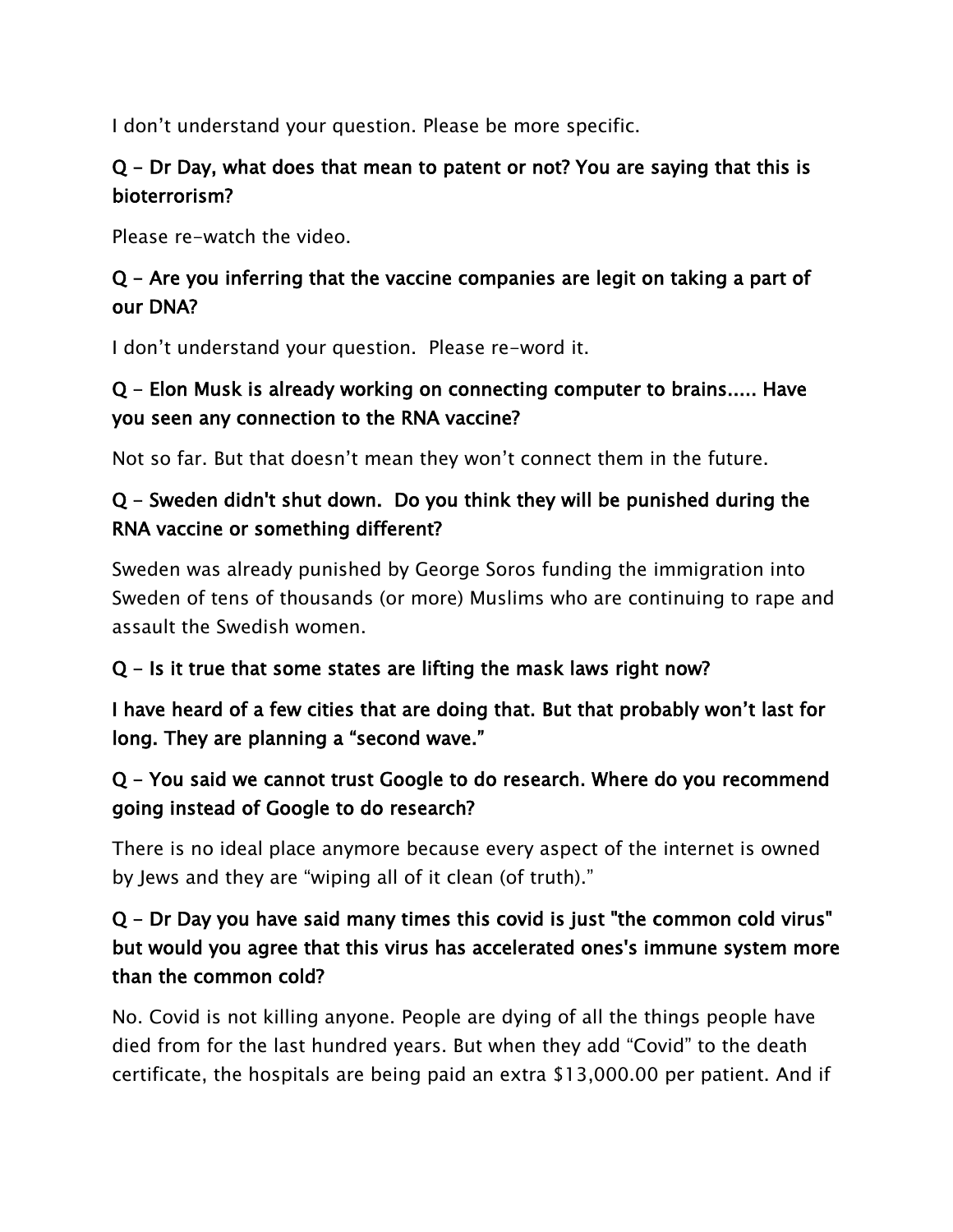the patient has been put on a respirator, the hospital gets an additional \$39,000.00.

#### $Q - I$  am so confused as to the severity of this virus.

That's exactly what the Illuminati wants – for you to be confused.

### Q - Dr. Day see above. I have 2 relatives with kidney failure for this virus?

You would have to give me a lot more evidence than that. I would have to see their charts and their entire medical history before I would believe that Covid is the cause.

### Q - Miss Day, please watch this. I'm not sure if this is a part of the new world order plan.

Can you imagine how many people send me things to watch and read? If I actually DID watch and read them all, I wouldn't have time to eat or sleep.

### Q - Dr. Day since you brought up Fox News, do you think they are truth tellers?

No. They are a tiny bit better than the other networks because they allow Tucker Carlson to continue. Even though I think Tucker Carlson is probably a very nice man, he doesn't know the BIG picture and who is really running the world, or what is going to be the eventual outcome of all the things that are happening now.

### Q - I request you talk about giants, nifilim too

There is a chapter on the Nephilim in my new book, that should be ready some time in November.

### Q - Dr Day, I have worked as a hospice volunteer and children when they die see a spirit, is that a an evil thing since you say our spiritual breath goes back to God?

When people have decreased oxygen, which often occurs when they are close to death, hallucinations can occur.

### Q - My friend whose mom died, and he had a vision of his mom and knew she died before someone told her. Why is that?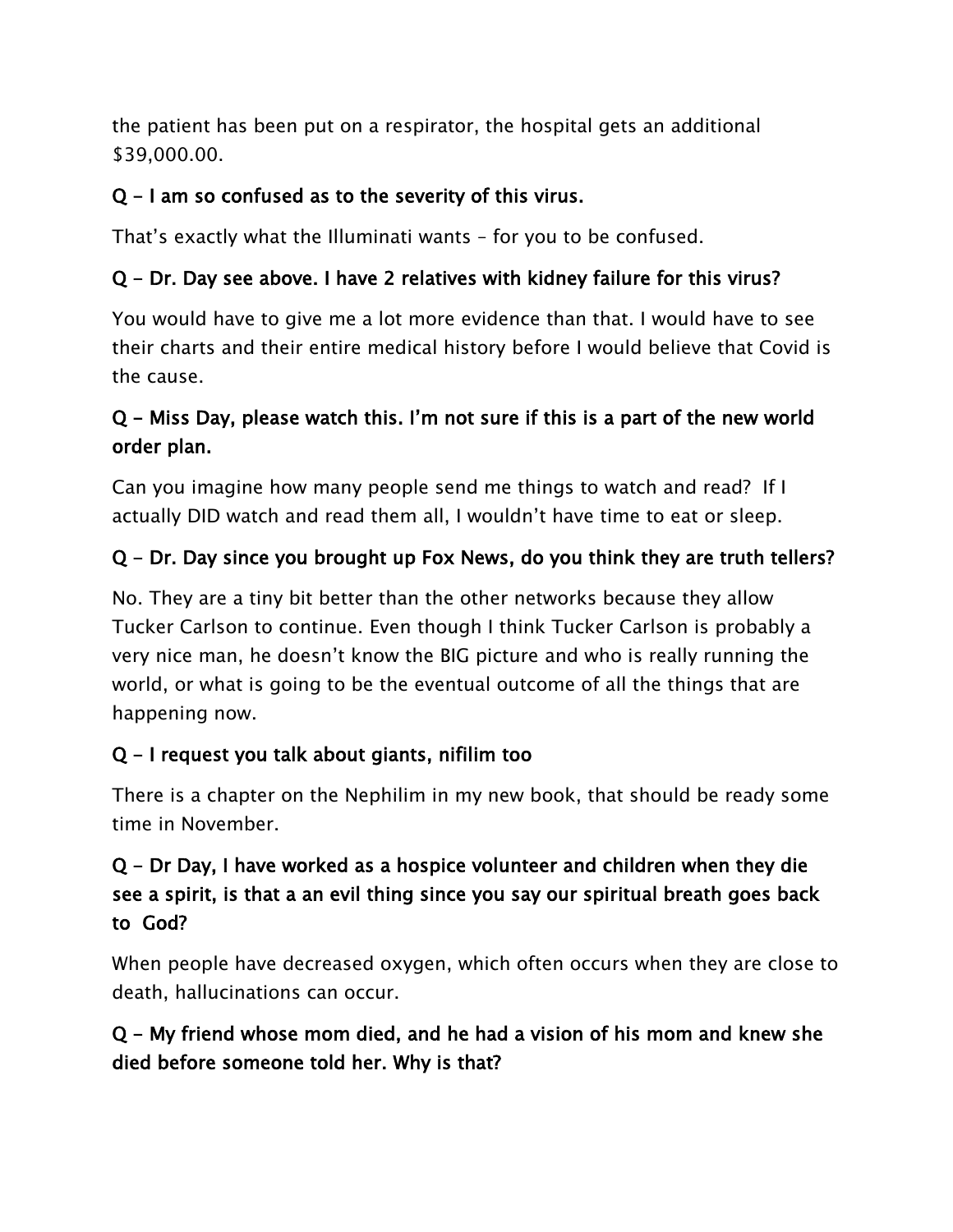That is not what we were talking about. We were talking about people seeing things when they were close to death. Please see the answer I gave to a previous question.

### Q - Are there biblical verses regarding that reveal the Hidden Mystery?

Yes. That's why it's important to study the Bible.

### Q - I've had many encounters of what I perceived as the Lord or his angels. (I used to believe it was the Holy Spirit) until starting your class. How do I know who's been visiting me, the Lord or Satan. I never wondered until now. Does the Lord's spirit visit us?

If you are having "visitations" – they are very *unlikely* to be from the Lord.

### Q - Does the bible say how long the judgment will be?

No.

### Q - And will Christians be alive during this timeline?

Please listen to the video again. Those who died as true Christians will be resurrected at Jesus' Second coming, and those who were true Christians and still alive at the time of Jesus' Second coming, will already be SAVED, and (both groups) will have gone to heaven with Jesus. When Jesus comes down to earth to begin the Judgment, the Bible says the saints will come back to earth with Him.

#### Q - So when the dead & alive in Christ are raptured,

I prefer to call it "go to heaven with Jesus at the Second Coming." When the term "rapture" is used, it is usually referring to a "secret" rapture – a doctrine that is unbiblical.

### Q - They go to heaven with Jesus during the Millennium and the rest who died without Christ are asleep for it. Then we come back to earth for the judgement. How do they reap what they sow? What are the true Christians doing at that time?

How does "who" reap what they sow?